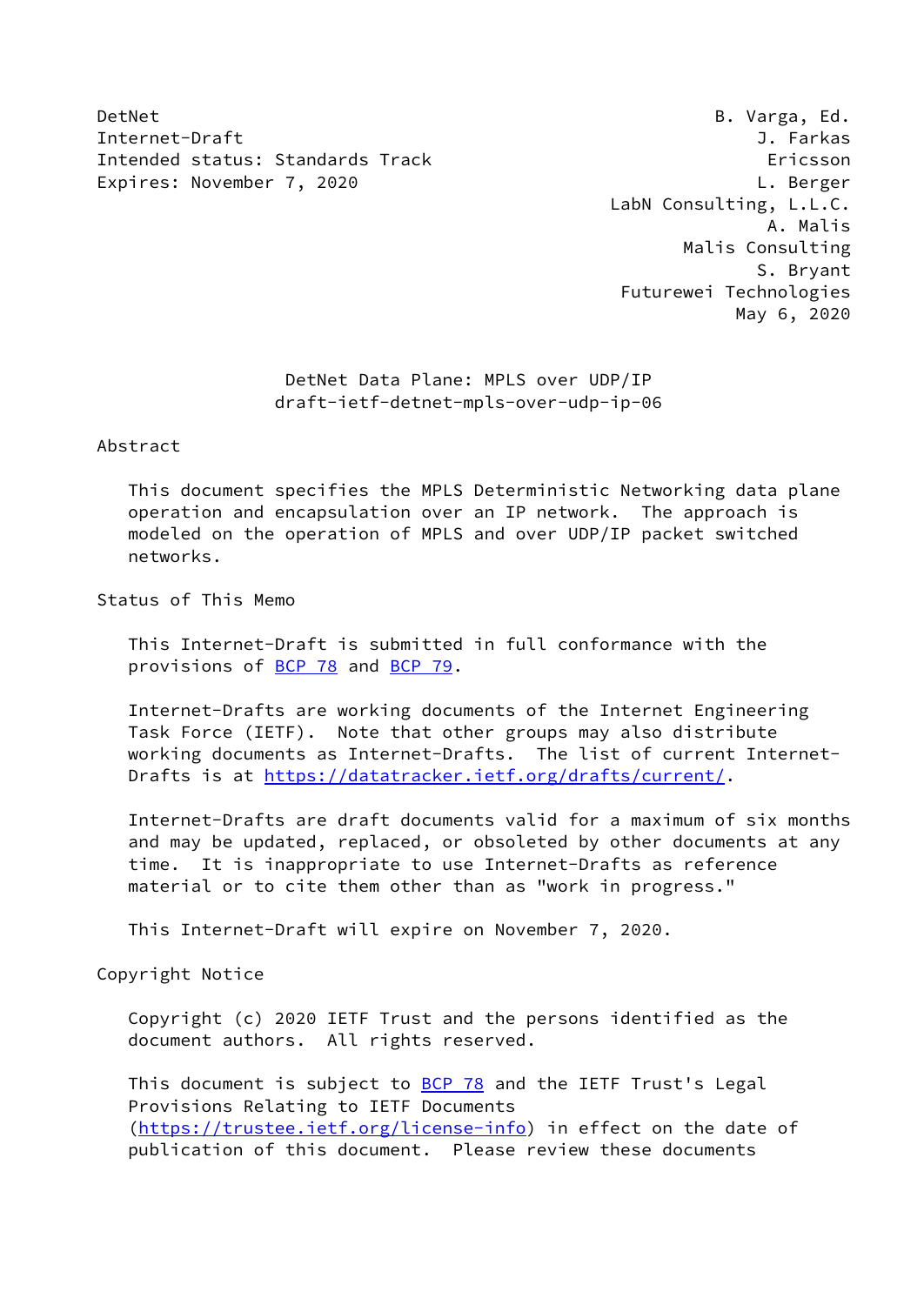Varga, et al. **Expires November 7, 2020** [Page 1]

<span id="page-1-1"></span>Internet-Draft DetNet MPLS over UDP/IP May 2020

 carefully, as they describe your rights and restrictions with respect to this document. Code Components extracted from this document must include Simplified BSD License text as described in Section 4.e of the Trust Legal Provisions and are provided without warranty as described in the Simplified BSD License.

Table of Contents

|                                                  | $\overline{2}$ |
|--------------------------------------------------|----------------|
| 2.                                               | $\overline{3}$ |
| Terms Used in This Document<br>2.1.              | $\overline{3}$ |
| 2.2.                                             | $\overline{3}$ |
|                                                  | $\overline{4}$ |
| 3. DetNet MPLS Operation over DetNet             |                |
|                                                  | $\overline{4}$ |
| DetNet Data Plane Procedures<br>4.               | $\overline{5}$ |
| Management and Control Information Summary<br>5. | 6              |
| 6.                                               | 6              |
| 7.                                               | $\overline{1}$ |
| 8.                                               | $\overline{1}$ |
| 9.                                               | $\overline{1}$ |
|                                                  | $\overline{1}$ |
| Normative References<br>10.1.                    | $\overline{1}$ |
| 10.2. Informative References                     | 8              |
| Authors' Addresses                               | 8              |
|                                                  |                |

## <span id="page-1-0"></span>[1](#page-1-0). Introduction

 Deterministic Networking (DetNet) is a service that can be offered by a network to DetNet flows. DetNet provides these flows extremely low packet loss rates and assured maximum end-to-end delivery latency. General background and concepts of DetNet can be found in [[RFC8655](https://datatracker.ietf.org/doc/pdf/rfc8655)].

 This document specifies use of the MPLS DetNet encapsulation over an IP network. The approach is modeled on the operation of MPLS over an IP Packet Switched Network (PSN) [\[RFC7510](https://datatracker.ietf.org/doc/pdf/rfc7510)]. It maps the MPLS data plane encapsulation described in [\[I-D.ietf-detnet-mpls](#page-7-5)] to the DetNet IP data plane defined in [\[I-D.ietf-detnet-ip\]](#page-7-6).

 To carry DetNet MPLS flows with full functionality at the DetNet layer over an IP network, the following components are required (these are a subset of the requirements for MPLS encapsulation listed in [[I-D.ietf-detnet-mpls\]](#page-7-5)):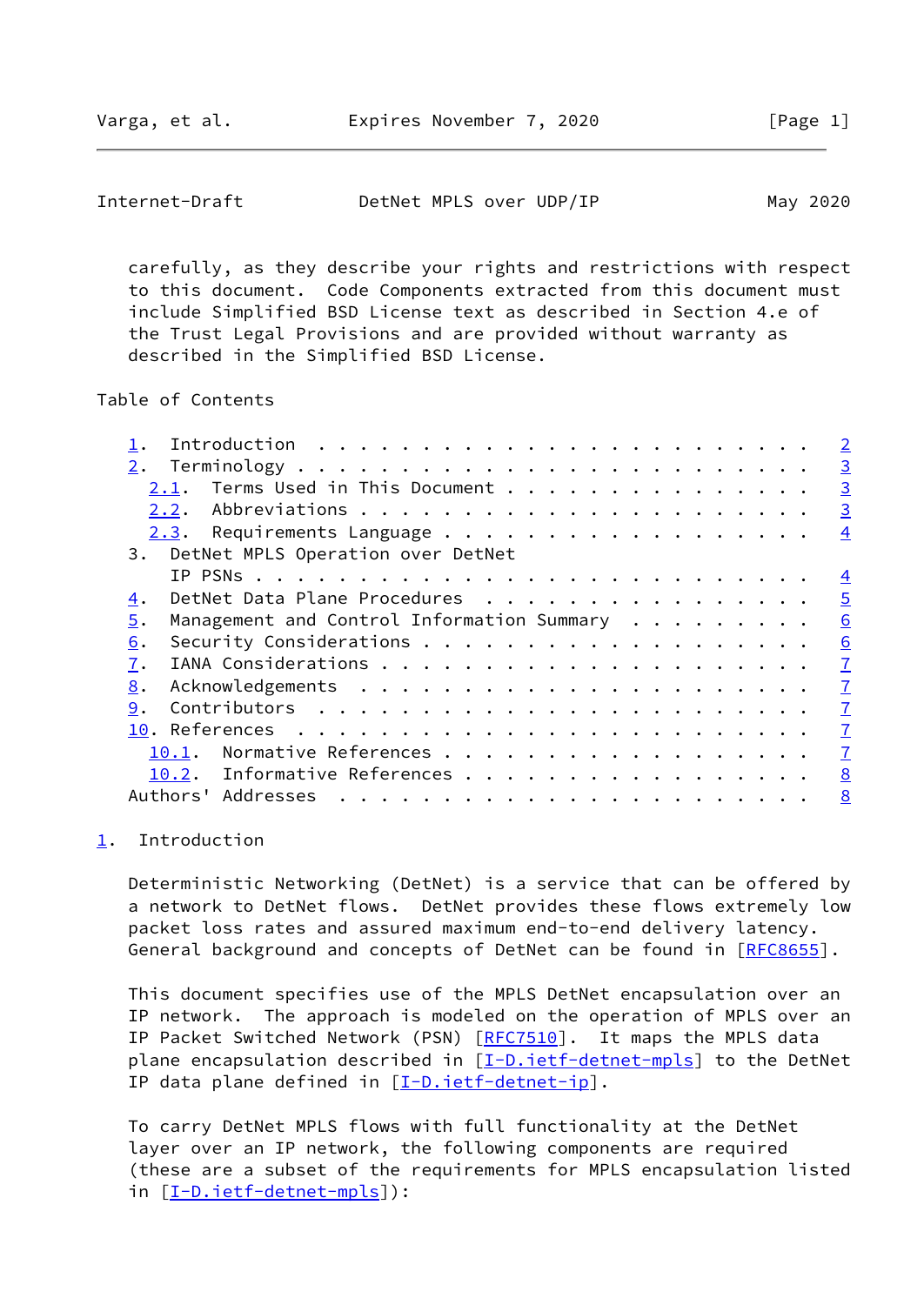- 1. A method for identifying DetNet flows to the processing element.
- 2. A method for carrying the DetNet sequence number.

| Varga, et al. | Expires November 7, 2020 | [Page 2] |
|---------------|--------------------------|----------|
|               |                          |          |

<span id="page-2-1"></span>

| Internet-Draft |  | DetNet MPLS over UDP/IP | May 2020 |
|----------------|--|-------------------------|----------|
|----------------|--|-------------------------|----------|

- 3. A method for distinguishing DetNet OAM packets from DetNet data packets.
- 4. A method for carrying queuing and forwarding indication.

 These requirements are satisfied by the DetNet over MPLS Encapsulation described in  $[I-D.iett-detnet-mpls]$  and they are partly satisfied (i.e., IP flows can be identified however no DetNet sequence number is carried) by the DetNet IP data plane defined in [\[I-D.ietf-detnet-ip\]](#page-7-6)

- <span id="page-2-0"></span>[2](#page-2-0). Terminology
- <span id="page-2-2"></span>[2.1](#page-2-2). Terms Used in This Document

 This document uses the terminology established in the DetNet architecture [\[RFC8655](https://datatracker.ietf.org/doc/pdf/rfc8655)], and the reader is assumed to be familiar with that document and its terminology.

## <span id="page-2-3"></span>[2.2](#page-2-3). Abbreviations

The following abbreviations are used in this document:

| $d$ –CW | A DetNet Control Word (d-CW) is used for sequencing and<br>identifying duplicate packets of a DetNet flow at the<br>DetNet service sub-layer. |
|---------|-----------------------------------------------------------------------------------------------------------------------------------------------|
| DetNet  | Deterministic Networking.                                                                                                                     |
| A-Label | A special case of an S-Label, whose properties are<br>known only at the aggregation and deaggregation end-<br>points.                         |
| F-Label | A Detnet "forwarding" label that identifies the LSP<br>used to forward a DetNet flow across an MPLS PSN, e.g.,                                |

a hop-by-hop label used between label switching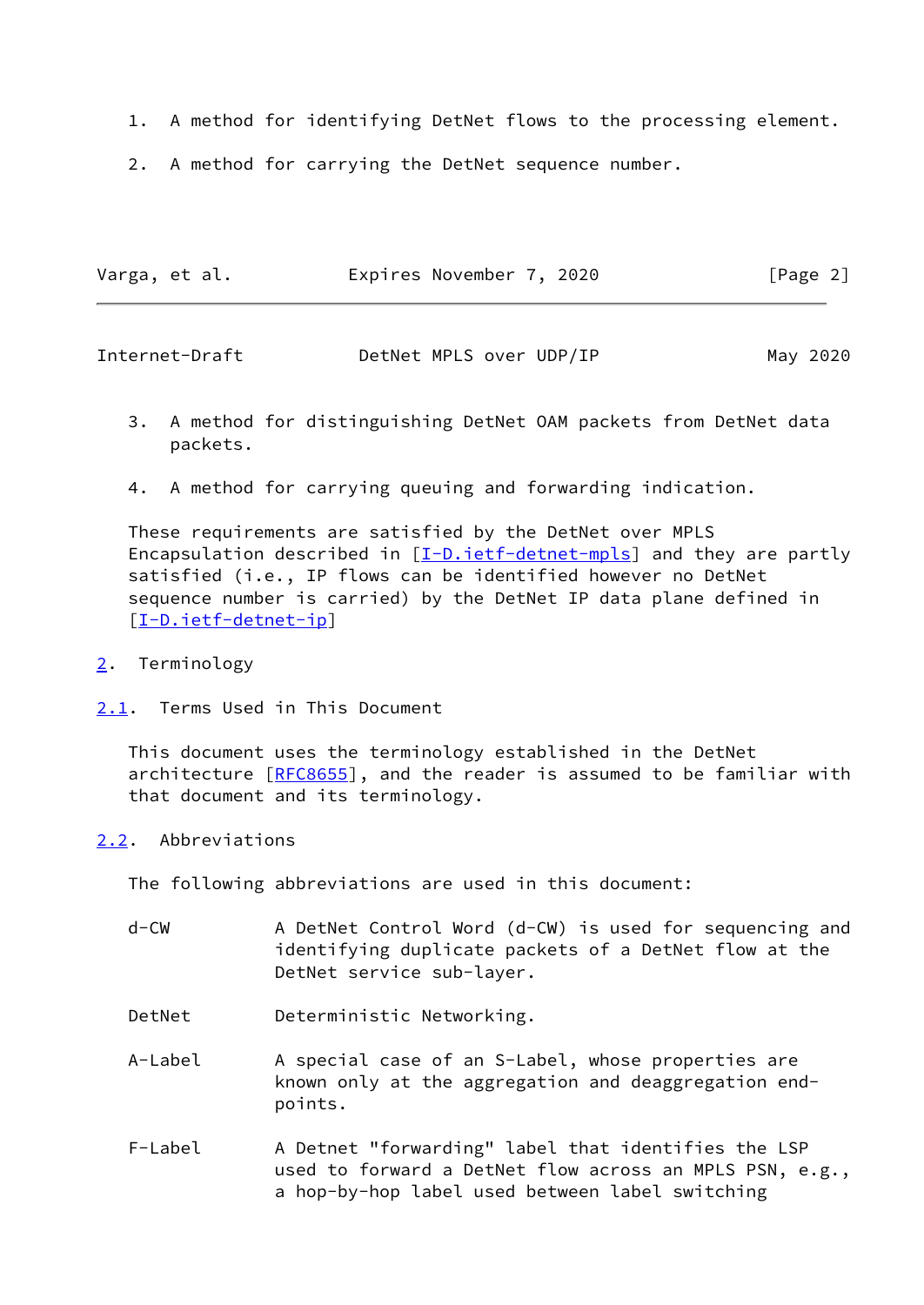routers.

| <b>MPLS</b> | Multiprotocol Label Switching.                          |
|-------------|---------------------------------------------------------|
| 0AM         | Operations, Administration, and Maintenance.            |
| <b>PEF</b>  | Packet Elimination Function.                            |
| <b>POF</b>  | Packet Ordering Function.                               |
| PREOF       | Packet Replication, Elimination and Ordering Functions. |
|             |                                                         |
|             |                                                         |

| Varga, et al. | Expires November 7, 2020 |  | [Page 3] |  |
|---------------|--------------------------|--|----------|--|
|               |                          |  |          |  |

<span id="page-3-1"></span>Internet-Draft DetNet MPLS over UDP/IP May 2020

PRF Packet Replication Function.

PSN Packet Switched Network.

 S-Label A DetNet "service" label that is used between DetNet nodes that also implement the DetNet service sub-layer functions. An S-Label is also used to identify a DetNet flow at DetNet service sub-layer.

<span id="page-3-0"></span>[2.3](#page-3-0). Requirements Language

 The key words "MUST", "MUST NOT", "REQUIRED", "SHALL", "SHALL NOT", "SHOULD", "SHOULD NOT", "RECOMMENDED", "NOT RECOMMENDED", "MAY", and "OPTIONAL" in this document are to be interpreted as described in [BCP](https://datatracker.ietf.org/doc/pdf/bcp14) [14](https://datatracker.ietf.org/doc/pdf/bcp14) [[RFC2119\]](https://datatracker.ietf.org/doc/pdf/rfc2119) [\[RFC8174](https://datatracker.ietf.org/doc/pdf/rfc8174)] when, and only when, they appear in all capitals, as shown here.

<span id="page-3-2"></span>[3](#page-3-2). DetNet MPLS Operation over DetNet IP PSNs

 This document builds on the specification of MPLS over UDP defined in [\[RFC7510](https://datatracker.ietf.org/doc/pdf/rfc7510)]. It may replace partly or entirely the F-Label(s) used in [\[I-D.ietf-detnet-mpls](#page-7-5)] with UDP and IP headers. The UDP and IP header information is used to identify DetNet flows, including member flows, per [[I-D.ietf-detnet-ip\]](#page-7-6). The resulting encapsulation is shown in Figure 1. There may be zero or more F-label(s) between the S-label and the UDP header.

 Note that this encapsulation works equally well with IPv4, IPv6, and IPv6-based Segment Routing [[I-D.ietf-6man-segment-routing-header\]](#page-8-0).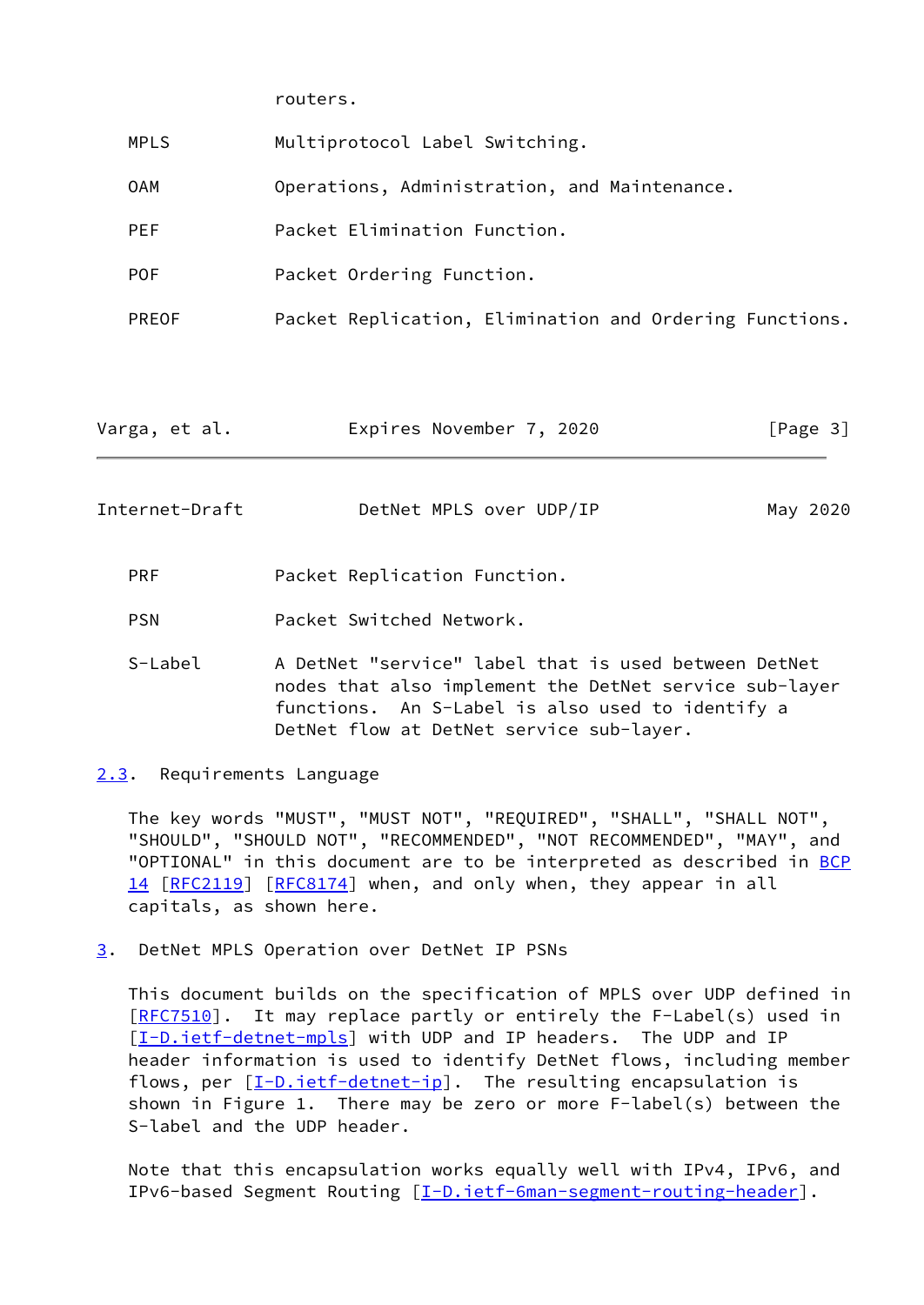<span id="page-4-0"></span>

| Varga, et al.  | Expires November 7, 2020                                                        |  | [Page 4]           |
|----------------|---------------------------------------------------------------------------------|--|--------------------|
| Internet-Draft | DetNet MPLS over UDP/IP                                                         |  | May 2020           |
|                | ------------------------------+<br>DetNet App-Flow<br>Payload Packet            |  |                    |
|                | DetNet Control Word                                                             |  |                    |
|                | $S-Label$    <br>$[$ F-label(s) $]$                                             |  | MPLS encapsulation |
|                | UDP Header                                                                      |  |                    |
|                | IP Header [                                                                     |  | IP encapsulation   |
|                | --------------------------------+ <--/<br>Data-Link                             |  |                    |
|                | -------------------------------+<br>Physical<br>------------------------------+ |  |                    |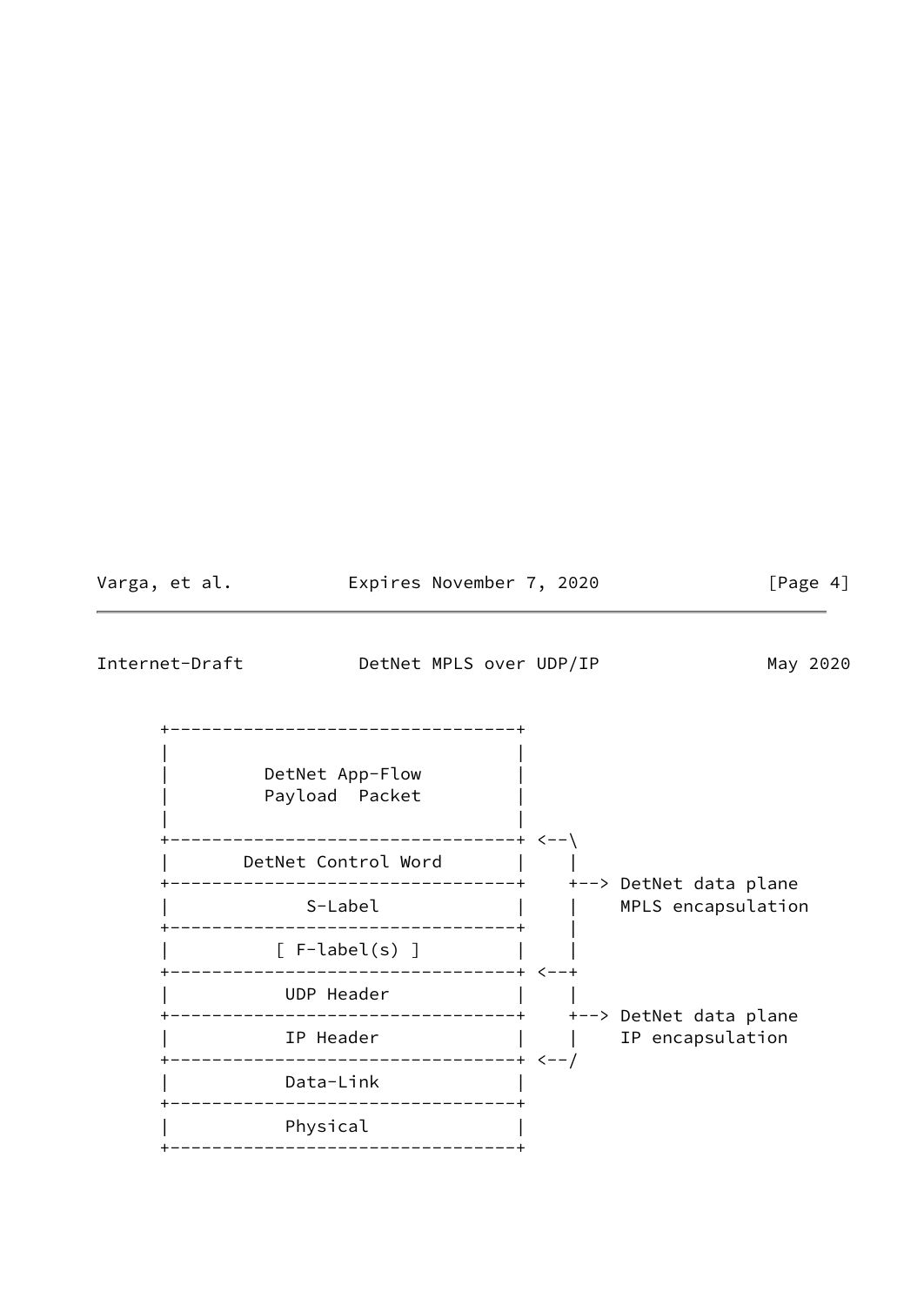Figure 1: UDP/IP Encapsulation of DetNet MPLS

 S-Labels, A-Labels (when present), d-CW and zero or more F-Labels are used as defined in [[I-D.ietf-detnet-mpls\]](#page-7-5) and are not modified by this document.

<span id="page-5-0"></span>[4](#page-5-0). DetNet Data Plane Procedures

 To support outgoing DetNet MPLS over UDP/IP encapsulation, an implementation MUST support the provisioning of UDP and IP header information in addition or in place of F-Label(s). Note, when PRF is performed at the MPLS service sub-layer, there will be multiple member flows, and each member flow will require the provisioning of their own UDP and IP header information. The headers for each outgoing packet MUST be formatted according to the configuration information and as defined in [[RFC7510](https://datatracker.ietf.org/doc/pdf/rfc7510)], and the UDP Source Port value MUST be set to uniquely identify the DetNet flow. The packet MUST then be handled as a DetNet IP packet, per [\[I-D.ietf-detnet-ip\]](#page-7-6). This includes QoS related traffic treatment.

 To support the receive processing defined in this document, an implementation MUST also support the provisioning of received UDP and IP header information. The provisioned information MUST be used to identify incoming app-flows based on the combination of S-Label and incoming encapsulation header information. Normal receive processing

| Varga, et al. | Expires November 7, 2020 | [Page 5] |
|---------------|--------------------------|----------|
|               |                          |          |

<span id="page-5-2"></span>

| Internet-Draft | DetNet MPLS over UDP/IP | May 2020 |
|----------------|-------------------------|----------|
|----------------|-------------------------|----------|

as defined in  $[I-D.iett-detnet-mpls]$ , including PEF and POF, can then take place.

 As specified in [\[RFC7510](https://datatracker.ietf.org/doc/pdf/rfc7510)]: "MPLS-in-UDP MUST NOT be used over the general Internet, or over non-cooperating network operators, to carry traffic that is not congestion controlled."

<span id="page-5-1"></span>[5](#page-5-1). Management and Control Information Summary

 The following summarizes the set of information that is needed to configure DetNet MPLS over UDP/IP:

 o Label information (A-labels, S-labels and F-labels) to be mapped to UDP/IP flow. Note that for example, a single S-Label can map to multiple sets of UDP/IP information when PREOF is used.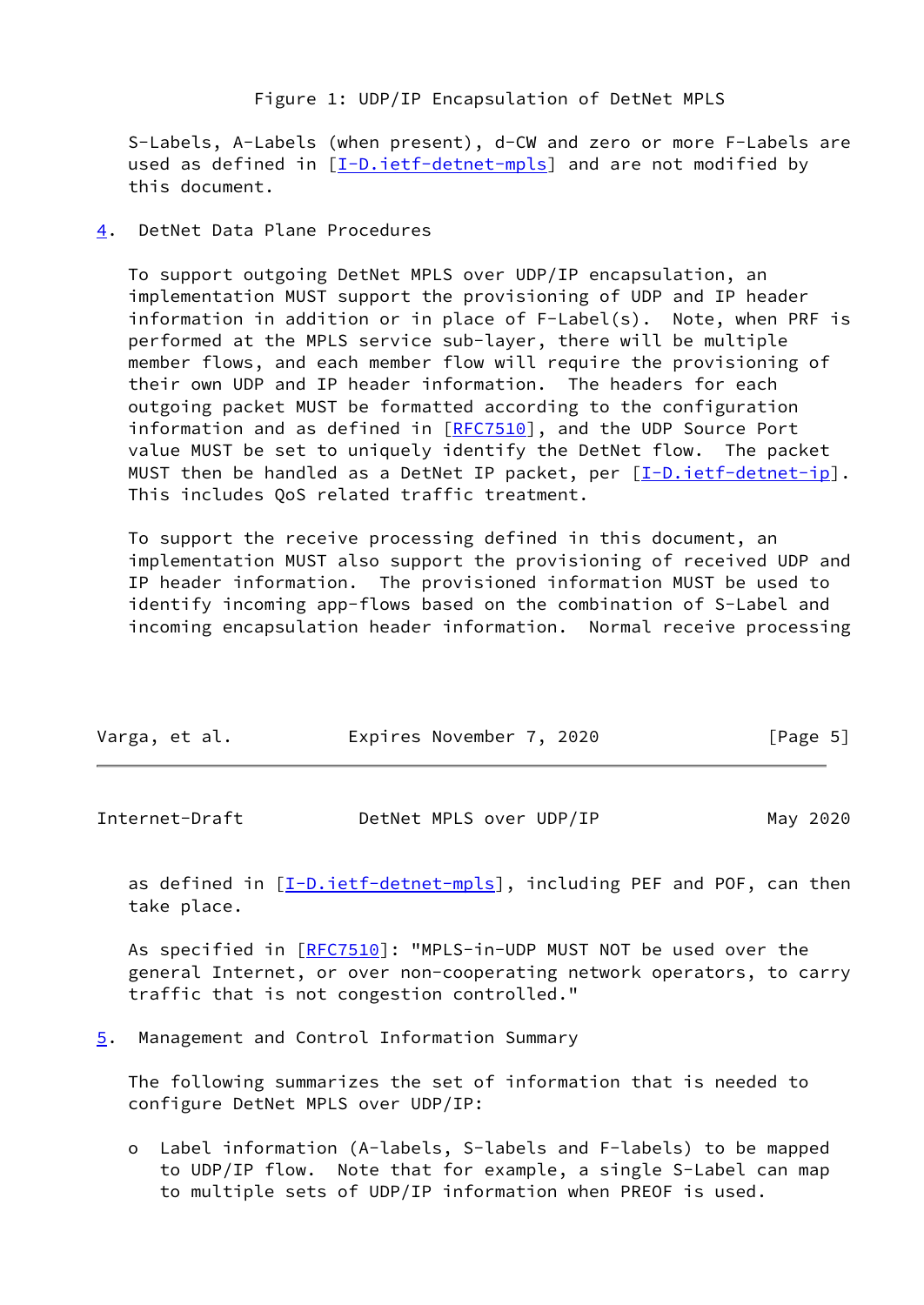- o IPv4 or IPv6 source address field.
- o IPv4 or IPv6 destination address field.
- o DSCP Field in either IPv4 Type of Service or IPv6 Traffic Class Fields.
- o UDP Source Port.
- o UDP Destination Port.

 This information MUST be provisioned per DetNet flow via configuration, e.g., via the controller  $[RECS655]$  or management plane.

 It is the responsibility of the DetNet controller plane to properly provision both flow identification information and the flow specific resources needed to provide the traffic treatment needed to meet each flow's service requirements. This applies for aggregated and individual flows.

<span id="page-6-0"></span>[6](#page-6-0). Security Considerations

 The solution defined in this document reuses mechanisms specified in other documents, and the security considerations in those documents apply equally to this document. Notably  $[REC7510]$ , as this document is primarily an application of MPLS-in-UDP. Additionally, the security considerations of DetNet in general are discussed in [\[RFC8655](https://datatracker.ietf.org/doc/pdf/rfc8655)] and [[I-D.ietf-detnet-security\]](#page-8-1). Finally, MPLS and IP specific security considerations are described in [\[I-D.ietf-detnet-mpls](#page-7-5)] and [[I-D.ietf-detnet-ip\]](#page-7-6). This draft does not have additional security considerations.

| Varga, et al. | Expires November 7, 2020 | [Page 6] |
|---------------|--------------------------|----------|
|               |                          |          |

<span id="page-6-2"></span>Internet-Draft DetNet MPLS over UDP/IP May 2020

<span id="page-6-1"></span>[7](#page-6-1). IANA Considerations

This document makes no IANA requests.

<span id="page-6-3"></span>[8](#page-6-3). Acknowledgements

 The authors wish to thank Pat Thaler, Norman Finn, Loa Anderson, David Black, Rodney Cummings, Ethan Grossman, Tal Mizrahi, David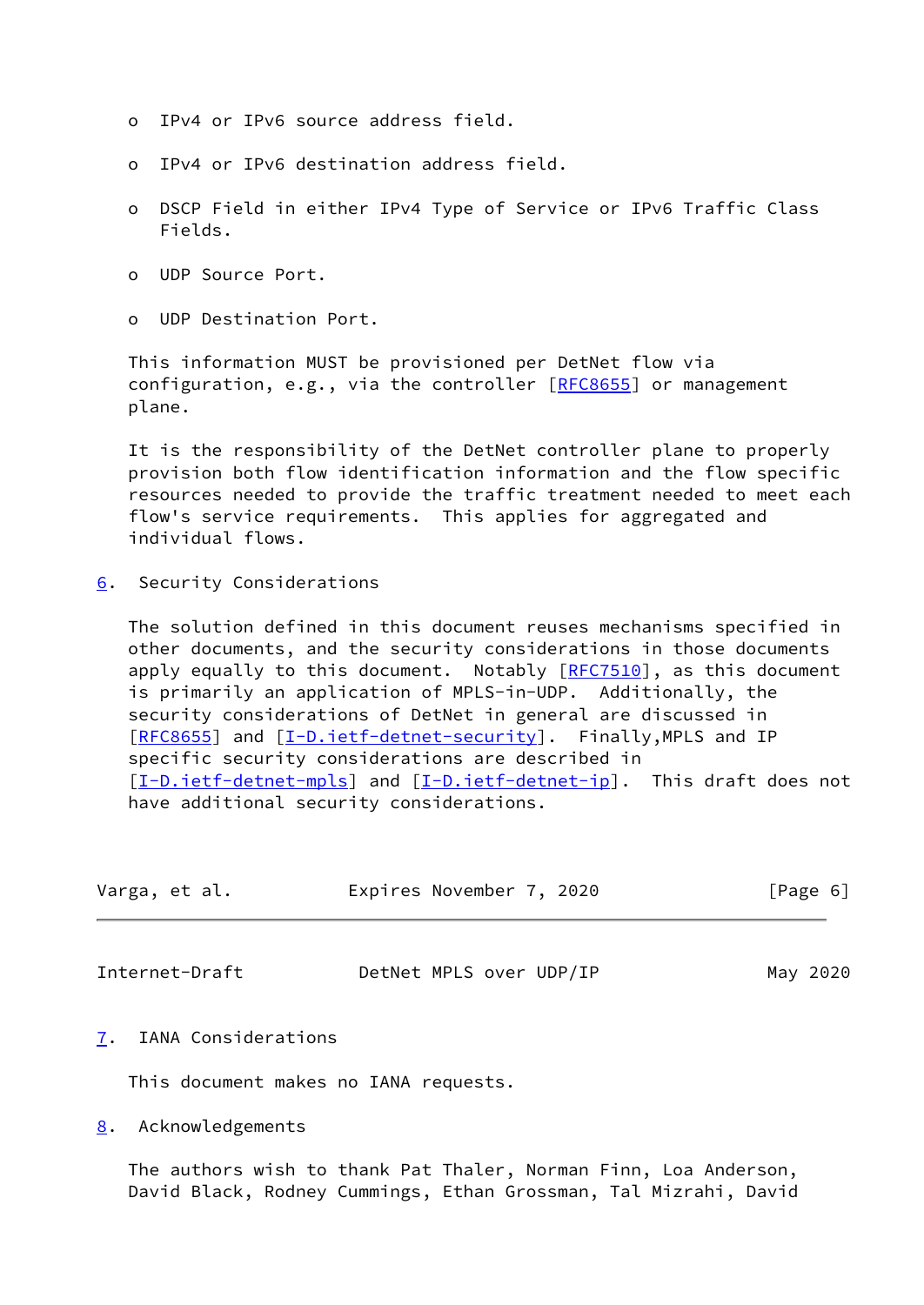Mozes, Craig Gunther, George Swallow, Yuanlong Jiang and Carlos J. Bernardos for their various contributions to this work.

<span id="page-7-0"></span>[9](#page-7-0). Contributors

 This document is derived from an earlier draft that was edited by Jouni Korhonen (jouni.nospam@gmail.com) and as such, he contributed to and authored text in this document.

- <span id="page-7-1"></span>[10.](#page-7-1) References
- <span id="page-7-6"></span><span id="page-7-2"></span>[10.1](#page-7-2). Normative References
	- [I-D.ietf-detnet-ip] Varga, B., Farkas, J., Berger, L., Fedyk, D., Malis, A., and S. Bryant, "DetNet Data Plane: IP", [draft-ietf-detnet](https://datatracker.ietf.org/doc/pdf/draft-ietf-detnet-ip-05) [ip-05](https://datatracker.ietf.org/doc/pdf/draft-ietf-detnet-ip-05) (work in progress), February 2020.
	- [I-D.ietf-detnet-mpls]

<span id="page-7-5"></span> Varga, B., Farkas, J., Berger, L., Fedyk, D., Malis, A., Bryant, S., and J. Korhonen, "DetNet Data Plane: MPLS", [draft-ietf-detnet-mpls-05](https://datatracker.ietf.org/doc/pdf/draft-ietf-detnet-mpls-05) (work in progress), February 2020.

- [RFC2119] Bradner, S., "Key words for use in RFCs to Indicate Requirement Levels", [BCP 14](https://datatracker.ietf.org/doc/pdf/bcp14), [RFC 2119](https://datatracker.ietf.org/doc/pdf/rfc2119), DOI 10.17487/RFC2119, March 1997, <[https://www.rfc-editor.org/info/rfc2119>](https://www.rfc-editor.org/info/rfc2119).
- [RFC7510] Xu, X., Sheth, N., Yong, L., Callon, R., and D. Black, "Encapsulating MPLS in UDP", [RFC 7510](https://datatracker.ietf.org/doc/pdf/rfc7510), DOI 10.17487/RFC7510, April 2015, <[https://www.rfc-editor.org/info/rfc7510>](https://www.rfc-editor.org/info/rfc7510).
- [RFC8174] Leiba, B., "Ambiguity of Uppercase vs Lowercase in [RFC](https://datatracker.ietf.org/doc/pdf/rfc2119) [2119](https://datatracker.ietf.org/doc/pdf/rfc2119) Key Words", [BCP 14](https://datatracker.ietf.org/doc/pdf/bcp14), [RFC 8174,](https://datatracker.ietf.org/doc/pdf/rfc8174) DOI 10.17487/RFC8174, May 2017, [<https://www.rfc-editor.org/info/rfc8174](https://www.rfc-editor.org/info/rfc8174)>.

| Varga, et al. | Expires November 7, 2020 |  | [Page 7] |
|---------------|--------------------------|--|----------|
|---------------|--------------------------|--|----------|

<span id="page-7-4"></span>Internet-Draft DetNet MPLS over UDP/IP May 2020

<span id="page-7-3"></span>[10.2](#page-7-3). Informative References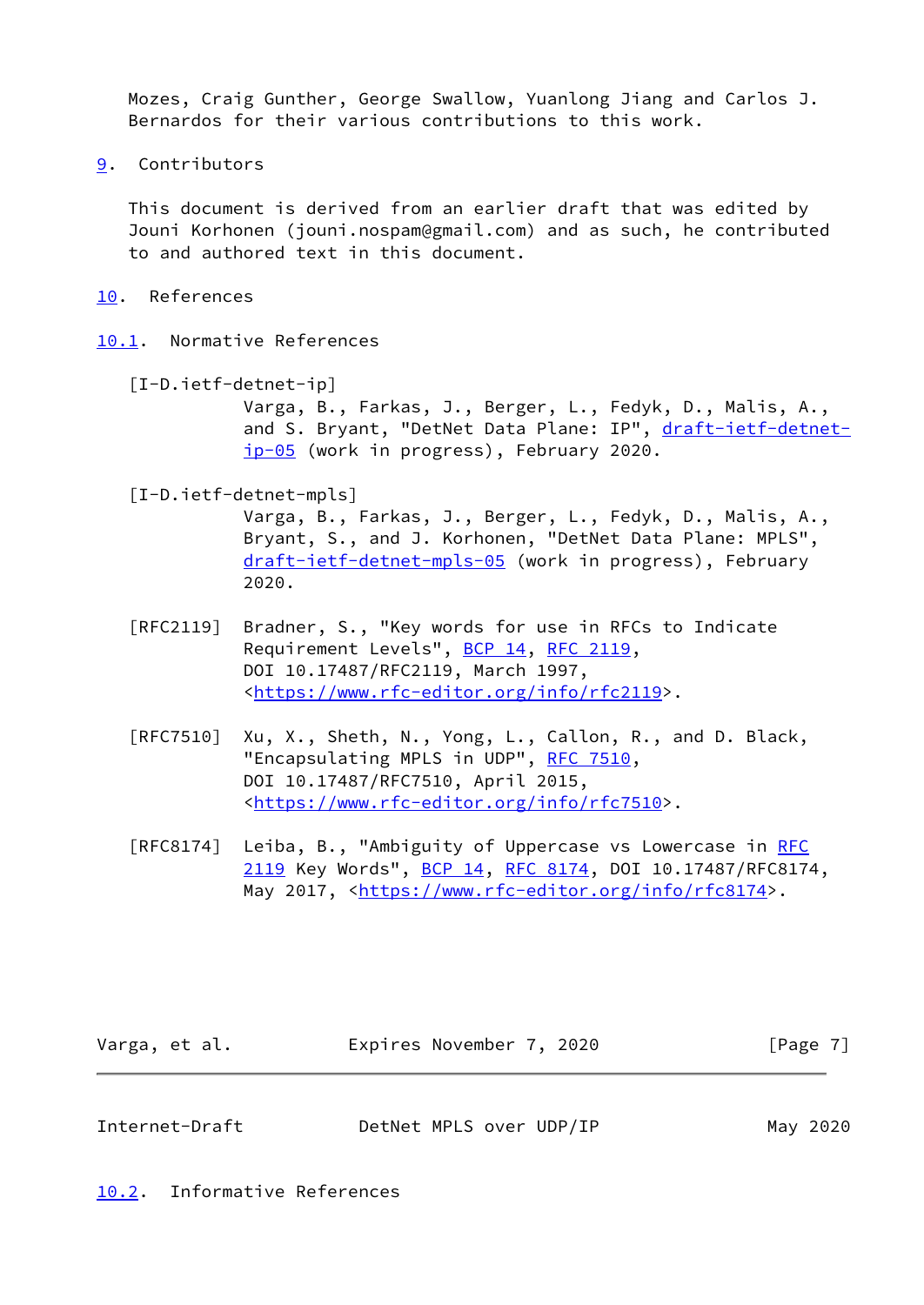<span id="page-8-1"></span><span id="page-8-0"></span> [I-D.ietf-6man-segment-routing-header] Filsfils, C., Dukes, D., Previdi, S., Leddy, J., Matsushima, S., and D. Voyer, "IPv6 Segment Routing Header (SRH)", [draft-ietf-6man-segment-routing-header-26](https://datatracker.ietf.org/doc/pdf/draft-ietf-6man-segment-routing-header-26) (work in progress), October 2019. [I-D.ietf-detnet-security] Mizrahi, T. and E. Grossman, "Deterministic Networking (DetNet) Security Considerations", [draft-ietf-detnet](https://datatracker.ietf.org/doc/pdf/draft-ietf-detnet-security-09) [security-09](https://datatracker.ietf.org/doc/pdf/draft-ietf-detnet-security-09) (work in progress), March 2020. [RFC8655] Finn, N., Thubert, P., Varga, B., and J. Farkas, "Deterministic Networking Architecture", [RFC 8655,](https://datatracker.ietf.org/doc/pdf/rfc8655) DOI 10.17487/RFC8655, October 2019, <[https://www.rfc-editor.org/info/rfc8655>](https://www.rfc-editor.org/info/rfc8655). Authors' Addresses Balazs Varga (editor) Ericsson Magyar Tudosok krt. 11. Budapest 1117 Hungary Email: balazs.a.varga@ericsson.com Janos Farkas Ericsson Magyar Tudosok krt. 11. Budapest 1117 Hungary Email: janos.farkas@ericsson.com

 Lou Berger LabN Consulting, L.L.C.

Email: lberger@labn.net

 Andrew G. Malis Malis Consulting

Email: agmalis@gmail.com